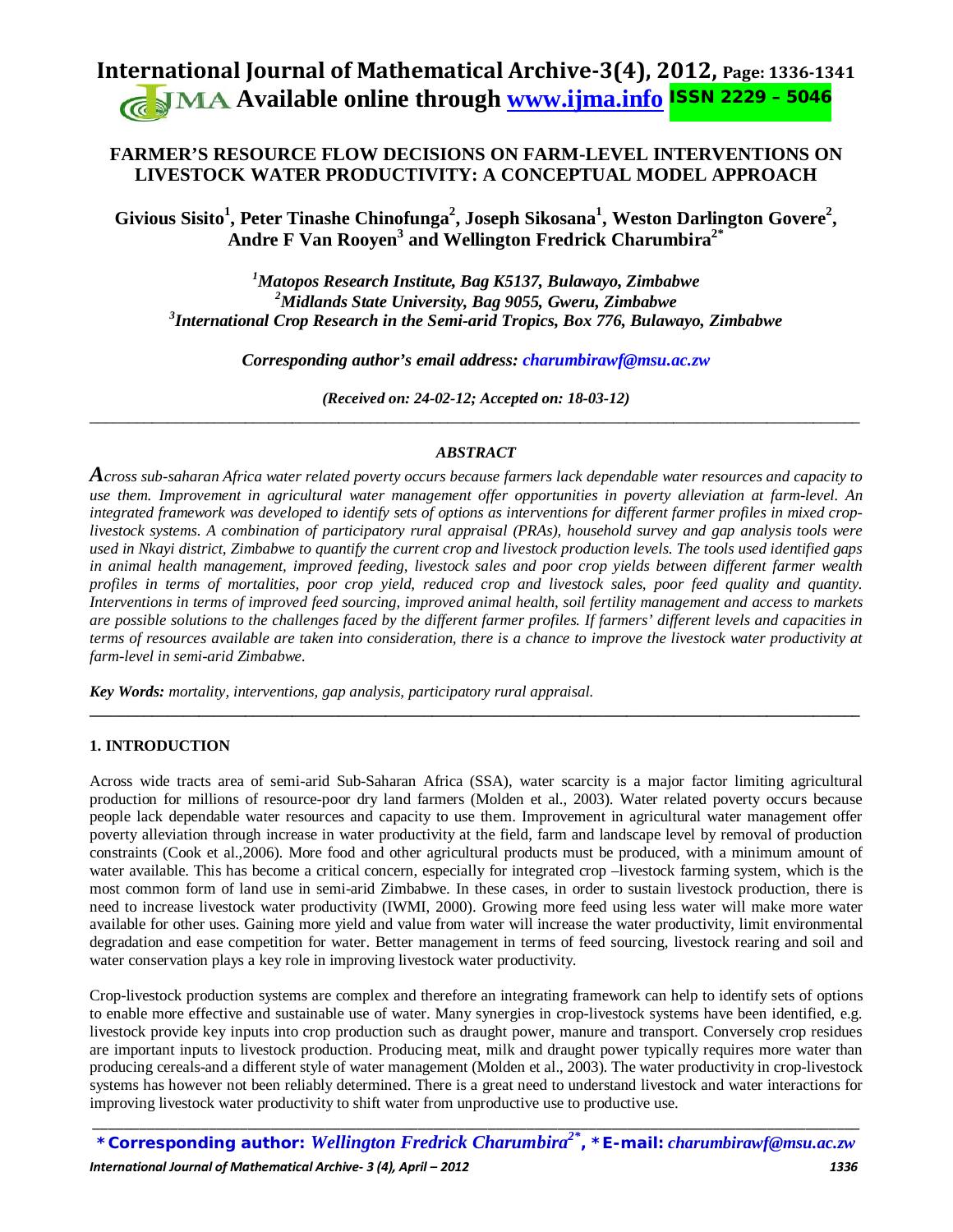This study uses a conceptual model approach to define questions and concepts more precisely and generate new hypotheses as was done by Turner et al., 2004. The models will cover farm and landscape scales, identify gaps within the scales and analyze interactions between the scales. They will identify the scale at which management decisions may be most effective. For example at the farm scale, information on drinking requirements of domestic animals exists, and it is known that water required for producing animal feed far exceeds what animals drink, and this varies greatly across agricultural production systems (Passioura, 2004). However, at the landscape scale the impact of livestock keeping on water resources has not been adequately synthesized and applied to integrated natural resources management concepts. Degradation of land and water resources by livestock is significant, and the expansion of croplands or allocation of water points may have negative implications on rangelands. Furthermore, an analysis is required to identify the incidence and depths of poverty associated with attributes of water distribution and management. There is a need to provide a better understanding in how far resource poor as compared to better off households can improve their livestock water productivity (Cook et al., 2006).

This paper is based on the livestock water productivity framework developed by Peden et al. (2007). It focuses on how current farm level interventions can improve water use in Nkayi crop- livestock systems, and how limited water resources can be safeguarded at the farm-level. The paper will also seek to evaluate potential entry points for technical options to improve water use efficiency and will also identify gaps for improved water saving options in livestock production.

## **2. METHODOLOGY**

Data were collected through a combination of Participatory Rural Appraisals (PRAs) and two household surveys. A gap analysis process was also used to address the issues affecting each wealth category in the different areas of Nkayi.



**Figure 1:** Study sites in Nkayi District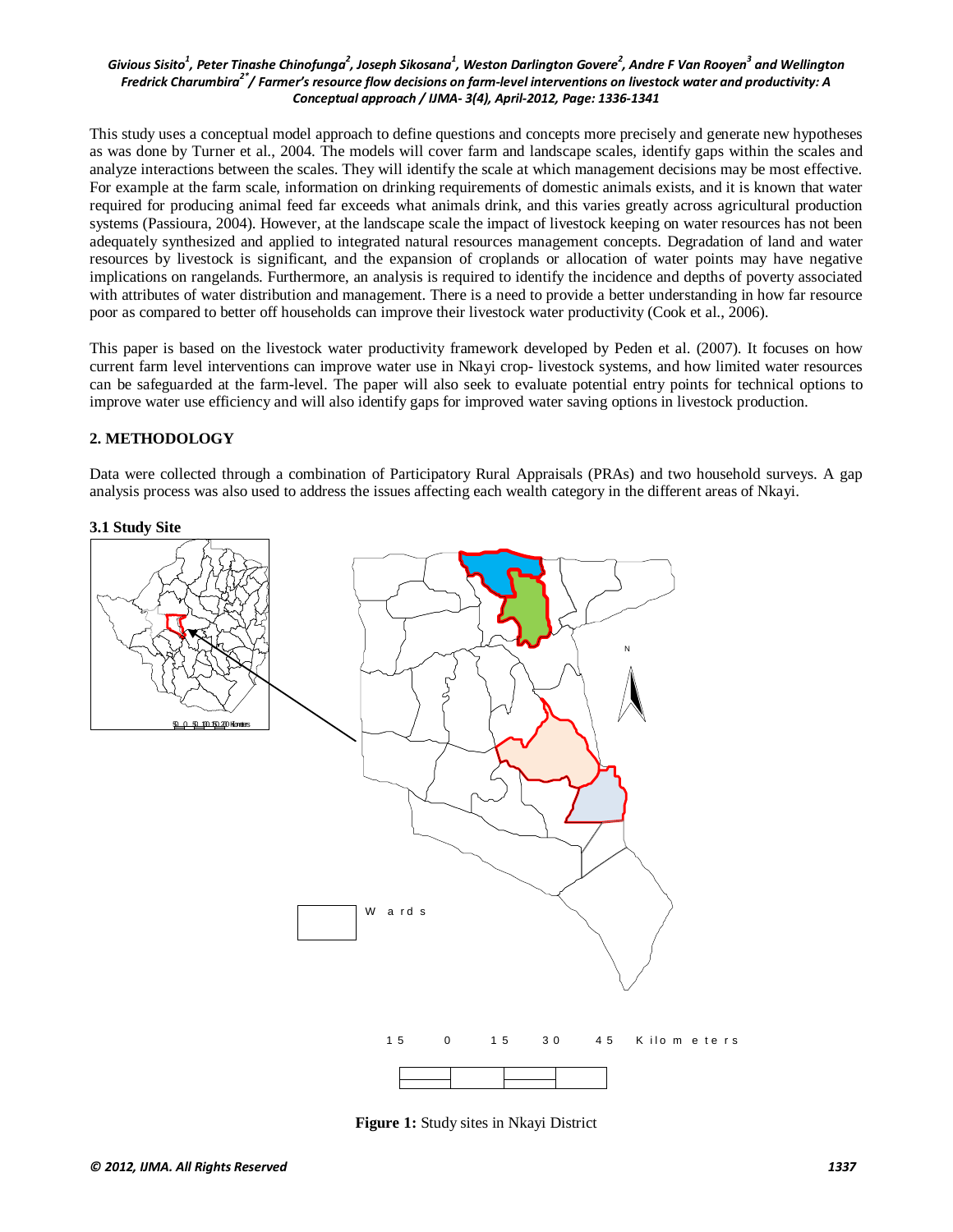The study was carried out in Nkayi district of Matabeleland North province in Zimbabwe. This district has a mixed crop livestock land use system and lies in natural region IV with some pockets of Natural Region III. It is characterized by unreliable rainfall that ranges between 450mm to 650mm per annum. Besides the high human population density per  $km<sup>2</sup>$ (249 compared to 181 for Tsholotsho and 118 for Gwanda districts which are also in the semi arid regions), Nkayi has a higher potential to improve water productivity by its significant biomass production of fodder and crop residues that can be used to feed livestock during the dry season (Homann et al., 2007).

#### **2.2 Sampling procedure**

For this study the district was purposively stratified into two distinct areas that are the North and the South because of the ecological and socio-economic difference between these two areas. Population density in the North is lower, rangelands in better conditions but market access is poorer than in the South. Two villages were purposely selected from each of these two areas, and one site was attached to an irrigation scheme and the other not. Thirty households were then randomly selected from each of these villages bringing the total number of participating households to one hundred and twenty.

## **3. RESULTS**

#### **3.1 Comparisons of resource holding between different wealth groups**

In this study we investigate small holder farms resource flow as affected by farm wealth group (Table 1). In the study area we observed that there was no significant differences between the different wealth groups on the size of the land and land allocated for the different use  $(p<0.05)$ ; except for maize, where the better-off had significantly more land for maize production than the poor-resource farmers (P<0.05). Unlike for land ownership the ownership of different livestock species showed significant differences between the two wealth group (better-off and resource-poor farmer). We observed highest differences for the bovine holding than the shoats (small ruminants; Table 1).

In terms of livestock dynamics we looked at the inflow and the outflow of the different livestock group and compared between the different wealth categories (Table 1). Accordingly we observed no significant differences between the different wealth categories for cattle inflow. Similarly there was no significant differences statistically for some outflow type (e.g sale and lost/strayed). The only herd dynamics differences observed were that the better-off farmer slaughtered significantly higher number of animals and lose more from mortality in absolute terms but the proportion is higher in resource poor farmers ( $p<0.05$ ).

| Wealth<br>group  | n        | Total<br>land<br>(ha) | Fallow<br>land<br>(ha) | Maize<br>land<br>(ha) | Sorghum<br>(ha) | Millet<br>land<br>(ha) | <b>Bovines</b><br>TLU) | <b>Shoats</b><br>TLU) | <b>Births</b> | Mortalities | Slaughters | <b>Sales</b> |
|------------------|----------|-----------------------|------------------------|-----------------------|-----------------|------------------------|------------------------|-----------------------|---------------|-------------|------------|--------------|
| Better-<br>off   | $n=32$   | 3.71                  | 1.13                   | .96                   | 0.19            | 0.09                   | 12.24                  | 0.8                   | 0.97          | 1.28        | 0.031      | 0.063        |
| Resource<br>poor | $n = 74$ | 3.94                  | 0.59                   | 1.71                  | 0.31            | 0.03                   | 3.63                   | 0.35                  | 0.58          | 0.27        | 0.014      | 0.027        |
| Nkayi            |          | 3.83                  | 0.86                   | 1.79                  | 0.27            | 0.05                   |                        |                       | 0.68          | 0.887       | 0.019      | 0.037        |

**Table 1: Land and livestock holdings, inflows and outflows of Nkayi for the different wealth categories**

Better-off farmer  $\geq 7$  cattle, poor resource farmer  $\leq 6$  cattle.

There were no significant differences between farmer wealth categories  $(p>0.05)$  in terms of total land sizes and land that is fallow. Land set aside for specific crop cultivation was similar except that better-off farmers cultivated significantly more maize land than the poor-resource farmers. In Nkayi, 98% of the farmers do not own land for livestock grazing. In terms of land for crop cultivation 8.5% have no land whilst 84% own at least one hectare. 97.2% of the farmers have land for gardening while 73.3% have no idle land and 22.9% have at least a hectare idle.

#### **3.2 Conceptual resource flow models in crop-livestock system at the farm level**

There are similar fundamental principles of resource flows in water limited crop-livestock systems. But from our observation it was apparent that there were differences in magnitudes of flow and constraints limiting the positive impacts of the flow. Figures 2 and 3 below give details of these differences. Various conceptual resource flow models were developed comparing different better-off and resource-poor farmers in the study site.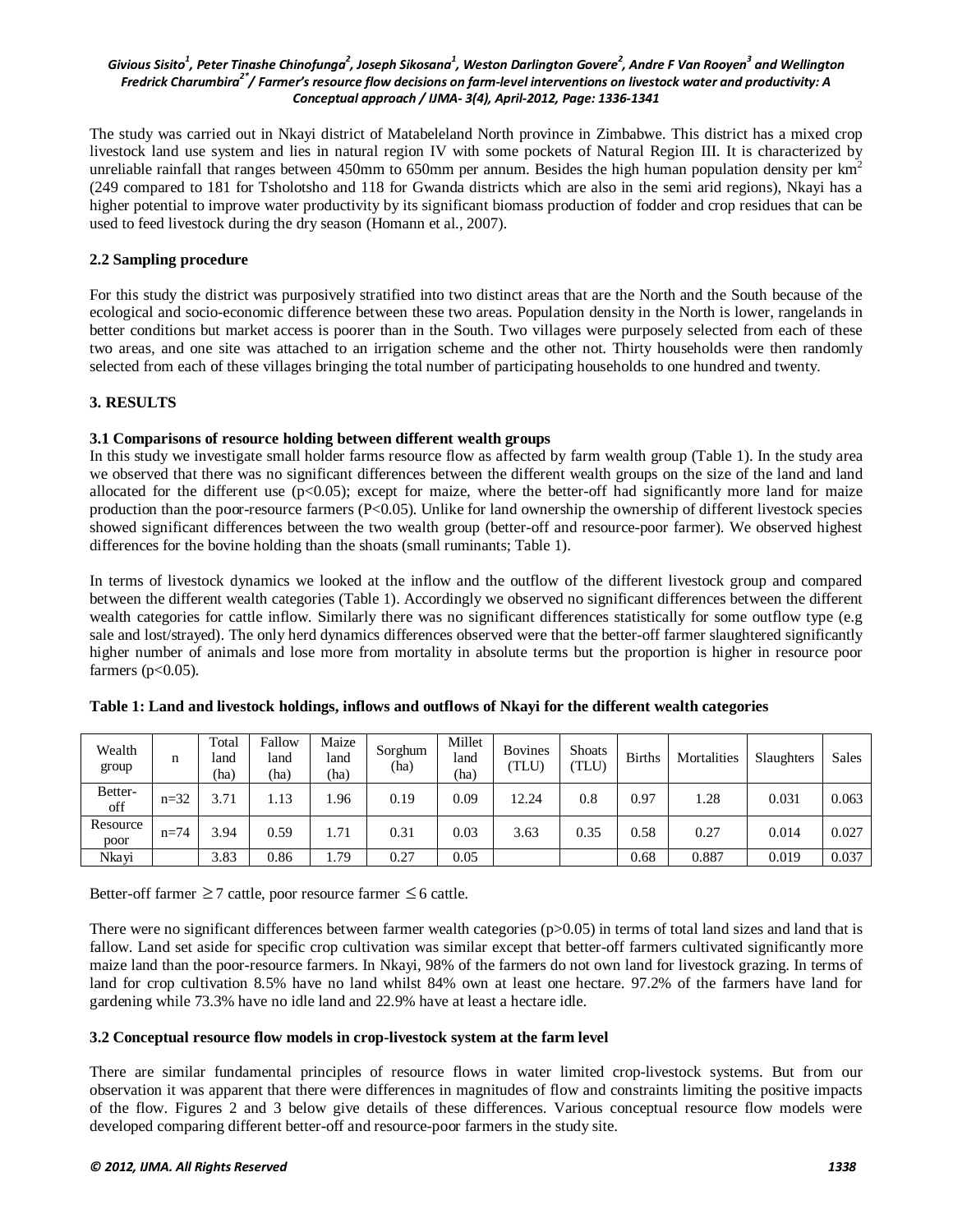

**Figure 2:** Conceptual model for resource flows for a resource-poor farmer

The key challenges indicated on the frameworks were high rates of livestock mortalities (17.4%), feed shortages and plant poisoning, no sales due to small herd sizes, no sales in terms of crops and consumption of both livestock and livestock products is poor and a challenge.



**Figure 3:** Conceptual resource flow model for a better-off farmer

*© 2012, IJMA. All Rights Reserved 1339* In the model on figure 3 there are small herd sizes as compared to the resource poor farmer in the south, mortalities are a big challenge, sales are low due to poor access to the market, the little they get they sell to the neighboring farmers. They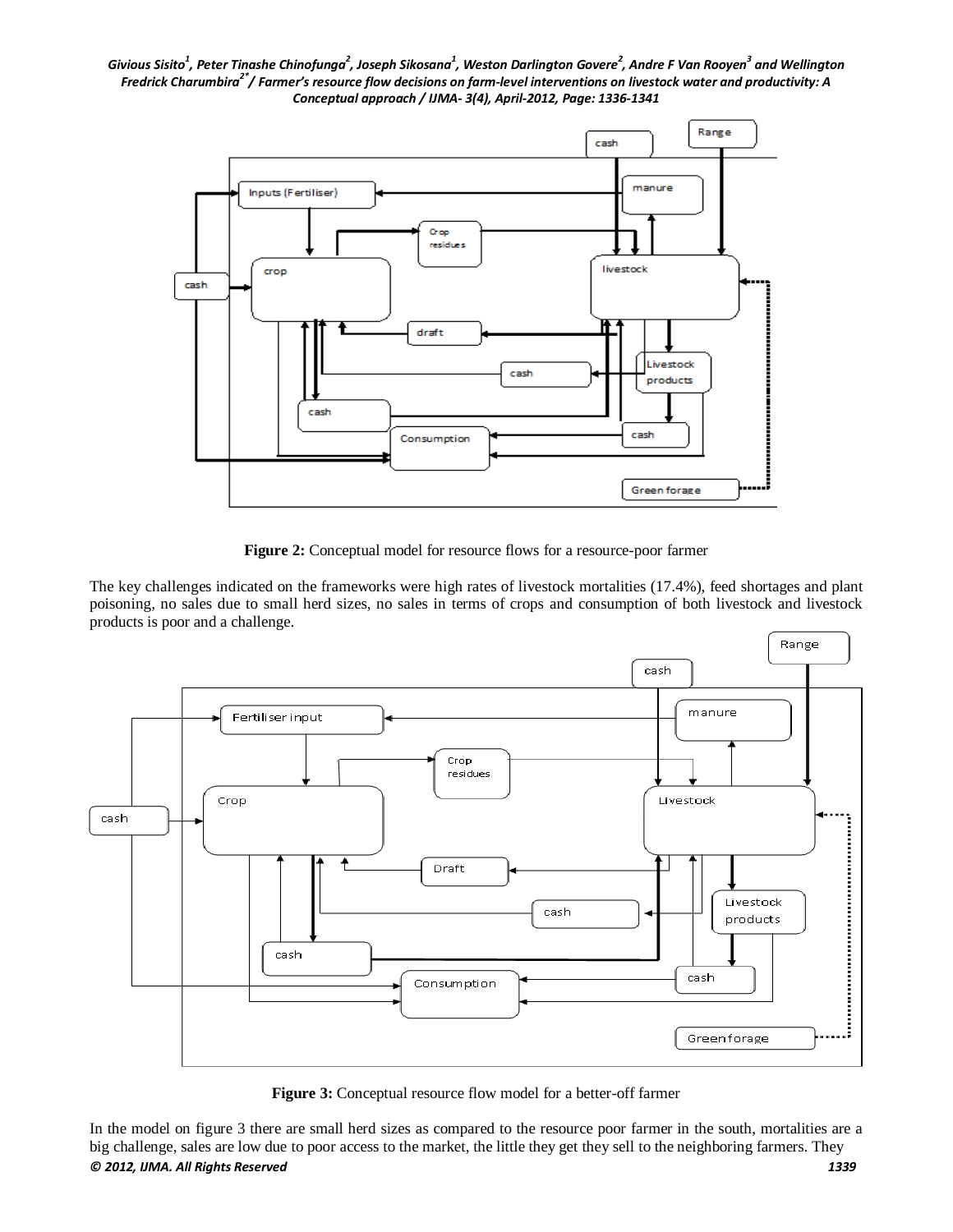sell cash crops mainly cotton, feed and fodder is poor, and there is no treatment of stover. Consumption of both crops, livestock and livestock products is poor.

#### **4. DISCUSSION**

Usually grazing lands are communally owned, all farmer wealth categories responded that they supplemented natural pasture grazing with crop residues but this differed in terms of percentages. In general in this area, the impact of access to resources on water productivity lies mainly in the capacity of farm households to invest in different production factors, such as fertilizers, time of planting and appropriate crop selection that can increase biomass, this agrees with what (Haileslassie et al., 2006a, 2007) found out. Decisions made on interventions should take into cognizance the different farmer wealth categories, rather than assume that communities are homogeneous and incentives may drive farmers to act different in terms of improving the livestock water productivity. Generally, biomass productivity by the better-off farmers can be accounted for by better access to resources, which can help them to select cash crops, use inputs like fertilizers. Also they can use their higher labour force which is in terms of draught to ensure timely weeding and tillage. Land use and choice of crops depends on the wealth status and also determines the next crop to be planted for reasons of nutrient optimization and pest control.

The low livestock sales that were similar for better-off and poor resource farmers in the study were due to the fact that cattle are closely linked with crop production in small holder crop-livestock farming systems of Zimbabwe, so they are rarely disposed of. This is in agreement with the results found by Scoones (1990), which showed that cattle in communal areas are usually retained for their input into crop production as draught power and manure rather than their terminal benefit of cash and meat. Slaughtering of cattle is quite often done as a last resort to either salvage meat from an already dying animal or when farmers are under pressure such as at funerals and social gatherings. However in this study the consumption is higher amongst poor-resource farmers due to lack of alternatives for food. Cattle were sold to meet critical family needs such as school fees or when disposing of old and unproductive animals. Livestock sales from the communal herd could be significantly improved if farmers were encouraged to use highly nutritive feed, in terms of feed and fodder, treated crop residue. Making market availability for ease access to farmers would encourage poor resource farmers to improve on their livestock herd and flock sizes. For this to succeed there is a need to incorporate forage production into the farming systems so as to supplement the working oxen and the reproductive cows.

## **5. CONCLUSIONS**

An integrated framework for crop-livestock systems is critical to evaluate interventions which are sustainable at a system level, The poor crop yield in these systems can be improved through combining the use of manure with mineral fertilisers. By doing so the rates at which manure needs to be applied (amount of manure per unit area of land), is much reduced. However, most mineral fertilizers have to be purchased, requiring one to spend more money which could be a challenge to the resource constrained farmer. However, this can easily be feasible for the better-off, because through their livestock sales they can plough back the returns into the crop production system as seen in the resource flow framework for the better off farmers. In order to enhance crop productivity in water-limited environments, there is a need to evaluate and apply watersaving management practices. This analysis has implications for improving crop water productivity under dryland and limited water scenarios. Analysis is required to identify the incidence and depth of poverty associated with attributes of agricultural water management, and to provide a richer understanding of the nature of poverty and the degree to which it can be alleviated through improved agricultural water management. This is a necessary step for devising evidence-based, targeted interventions (Cook et al., 2006).

#### **REFERENCES**

Cook, Gichuki and Turral, 2006. Water Productivity: Estimation at Plot, Farm and Basin Scale Basin Focal Project Working Paper No. 2

Heemskerk, M., K. Wilson, and M. Pavao-Zuckerman. 2003. Conceptual models as tools for communication across disciplines. Conservation Ecology **7**(3): 8. [online] URL:<http://www.consecol.org/vol7/iss3/art8/>

Haileslassie, A.; Peden, D.; Gebereselassie, S. 2007. Spatial variability of livestock water productivity across different farming systems in the Blue Nile Basin: Examining implications for smallholders' livelihood strategies. Proceeding of Deutscher Tropentag, October 9-11, 2007 in Witzenhausen.